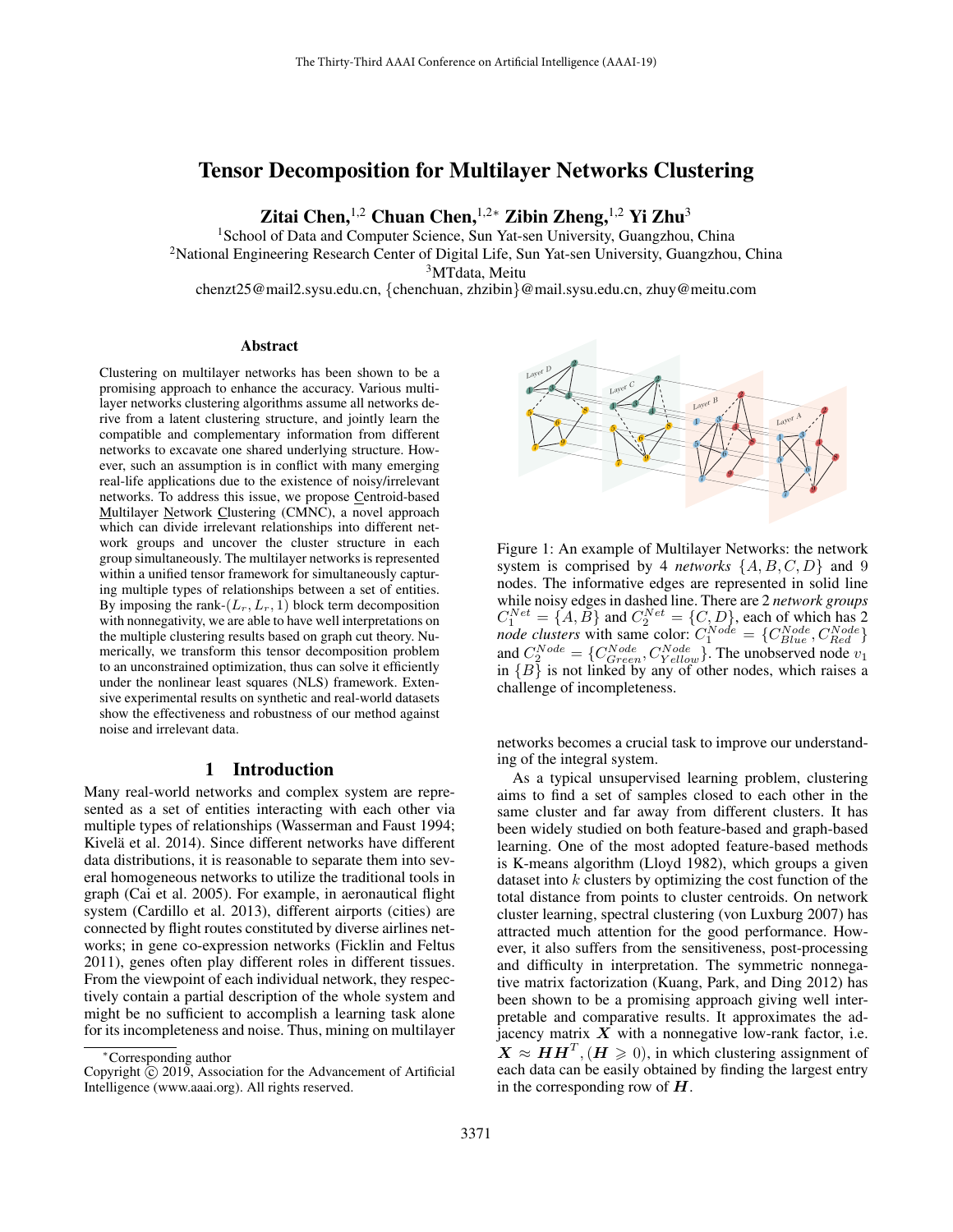For multilayer networks clustering problem, the key assumption of the existing multilayer networks algorithms is that all networks share one underlying clustering structure (Dunlavy, Kolda, and Kegelmeyer 2011; Kolda, Bader, and Kenny 2005). By leveraging the dependency, coherence and complementarity of networks, multilayer networks clustering is able to provide better performance. As an illustration, in Figure 1, although the two-layer networks  $\{A, B\}$  has different linkages between the same set of nodes, it can learn a unique clustering structure from the compatible information. With the complementary information from network  $\{A\}$ , the unobserved node  $v_1 \in \{B\}$  has higher probability to be clustered to  $C_{Blue}^{Node}$  rather than  $C_{Red}^{Node}$ . And the distraction from noisy edges could also be alleviated.

However, this assumption does not always hold in real life, and a noisy/irrelevant network can dramatically deviate the result from the real one. A widely used solution is to lower the importance of the noisy networks in learning procedure, which needs a time-consuming parameter tuning. As shown in Figure 1, the tuning on importance face a dilemma when another group of networks  $\{C, D\}$  exists. Moreover, excluding networks mistakenly might miss an opportunity to uncover another valuable data distribution covered in the multilayer networks. Taking the user networks as an example of multilayer networks, different functional applications have their meaningful relationship across users respectively, such as *Yelp* suggesting the flavor preference, while *Youtube* and *Netflix* revealing the entertainment inclination. The various networks could follow completely different underlying cliques, while the similar functional networks could provide complementary information like social networks *Facebook* and *Twitter*. That is key knowledge manifested in 4 networks of Figure 1.

Thus, it is necessary and realistic to obtain a macroscopic view by grouping networks, and learn a micro-structure by clustering nodes in each network group. In this paper, we propose a tensor decomposition based clustering algorithm CMNC to succeed in clustering networks and nodes simultaneously. Our contributions are summarized as follows:

- We propose a realistic clustering problem: clustering intra-layer networks and inter-layer network. A comprehensive description of the node can be acquired by the various clusterings among different networks.
- We develop an interpretable and well-performed clustering model: Centroid-based Multilayer Network Clustering. Within the tensor framework, the multilayer networks could be modeled across networks.
- CMNC is hyperparameter free, which is a major advantage in unsupervised learning. Numerically, by introducing 2 operators, the constrained optimization problem can be efficiently solved in an unconstrained NLS framework.
- Extensive experiments are conducted to verify the effectiveness and robustness of the proposed method.

The rest of the paper is organized as follows: A brief overview of clustering methods is provided, followed by some preliminaries, the proposed CMNC model and optimization; Then experimental results are presented; Finally conclusion and future works are discussed.

# 2 Related work

Single source data clustering The clustering method can be mainly classified into three scenarios: feature-based, graph-based, and hybrid clustering method. The well-known feature-based clustering methods include the K-means algorithm, hierarchical clustering (Newman 2004) and NMF (Paatero and Tapper 1994) methods. By transforming to a similarity graph cut problem, many graph clustering algorithms have been proposed, such as spectral clustering (von Luxburg 2007), SymNMF (Kuang, Park, and Ding 2012) and modularity maximization (Newman 2006). For the hybrid clustering method, (Cai et al. 2011) proposes an NMF with graph regularization and (Du, Drake, and Park 2017) proposes a joint NMF and SymNMF clustering framework .

Multilayer networks clustering The prior research on node-aligned multilayer networks clustering is mostly proposed for multi-view clustering and multilayer graphs. These methods can be regarded as the extension of the single source clustering method, such as the extension of NMF (Liu et al. 2013a; Li, Jiang, and Zhou 2014), spectral clustering (Kumar and III 2011) and modularity maximization (Didier, Brun, and Baudot 2015). For instance, (Tang, Lu, and Dhillon 2009) proposes linked matrix factorization(LMF) to link adjacency matrices by a shared factor  $H: X^{(m)} \approx H \Lambda^{(m)} H^T$ . Similarly, (Dong et al. 2012) proposes an eigen-decomposition method to approximate the graph Laplacian:  $\boldsymbol{L}^{(m)} \approx \boldsymbol{P}\boldsymbol{\Lambda}^{(m)}\boldsymbol{P}^{(-1)}$ . (Kumar, Rai, and Daume 2011) proposes a joint-spectral clustering with a coregularized term. Similarly, (Liu et al. 2013a) proposed a joint-NMF framework with a common consensus regularization.

Nevertheless, multiple matrices representation interrupt the analysis of a node across different views, which is nonnegligible in learning both the networks and the clusterings. To preserve the view factor and take the multilayer networks as a whole, tensor representation gives a helpful resolution. The adjacency tensor can preserve the network structure as well as provide a lot of tensor-decomposition tools for analysis (Kolda and Bader 2009; Cichocki et al. 2015; Vervliet, Debals, and Lathauwer 2016; Chen et al. 2018). (Liu et al. 2013b) develops a tensor-based framework of multi-view spectral clustering by MLSVD. (Dunlavy, Kolda, and Kegelmeyer 2011) utilizes the CP decomposition to analyze the multi-link graphs.

However, all these methods assume various networks share one underlying clustering structure, and it is not easy for them to accommodate the multi-structure tasks. Recently, some works on multiple structure clustering have been proposed in a related field multi-domain clustering, which models the inner- and cross-domain linkages in clusters (Ni et al. 2015). These methods need an additional relationship between networks in the analysis, which is a kind of guidance on network clustering.

## 3 Preliminaries

Problem Definition A multilayer networks is defined as  $\mathcal{G} = \langle V, \mathcal{E} \rangle$ , where  $V = \{v_i\}_{i=1}^n$  is a set of n nodes and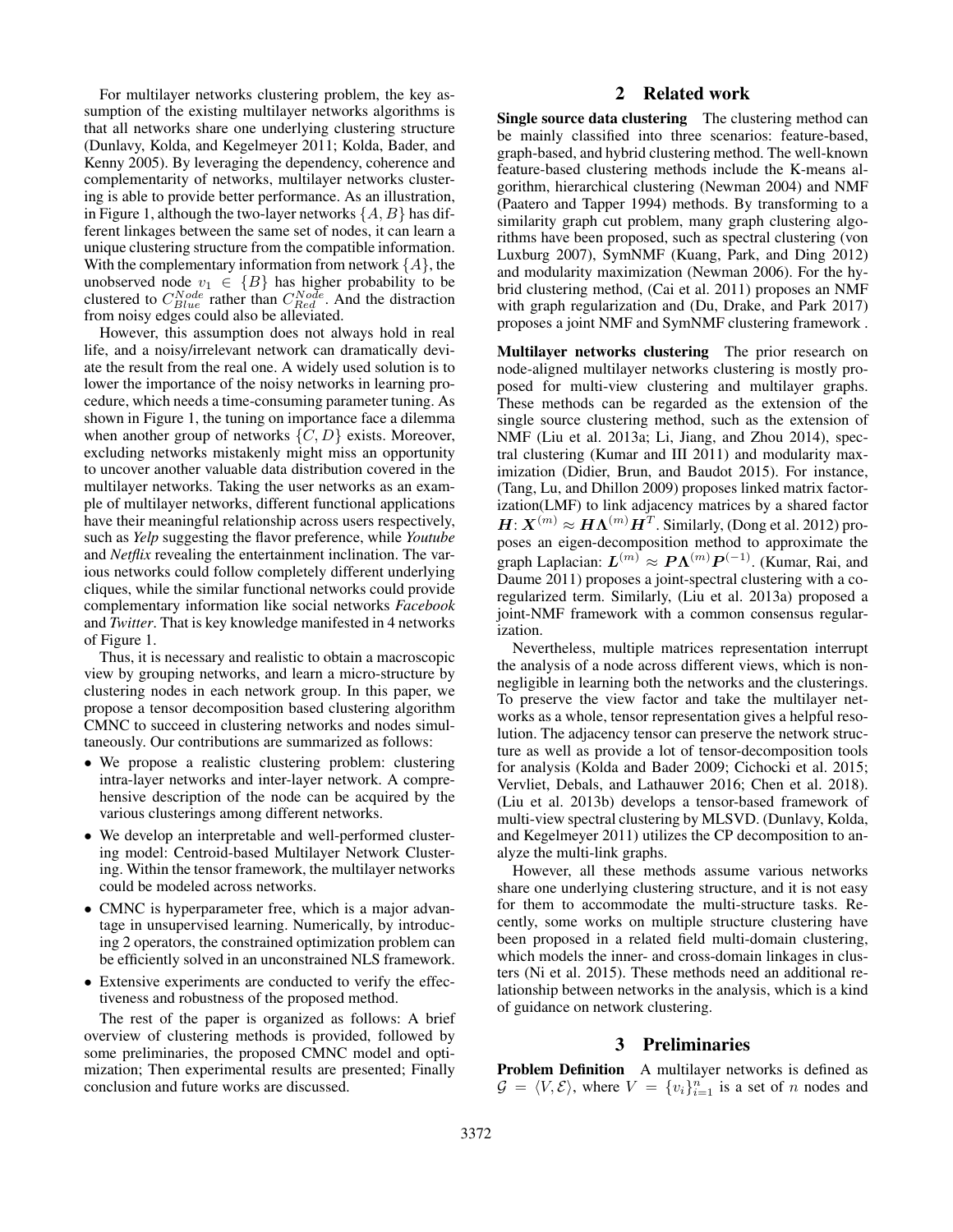$\mathcal{E} = \{E_i\}_{i=1}^N$  is a set of relationships. The multilayer networks can be separated into  $N$  relatively independent of networks  $\{G_i\}_{i=1}^N$ , where  $G_i = \langle V, E_i \rangle$ , and represented by the adjacency matrices  $\{\boldsymbol{X}_i\}_{i=1}^N$ .

Formally, multilayer networks clustering aims to partition N networks into R network groups  $C^{Net} = \{C_i^{Net}\}_{i=1}^R$ , where  $C_r^{Net} = \{G_{r_1}, \dots, G_{r_{l_r}}\}$  is the  $r^{th}$  group containing  $l_r$  graphs. Meanwhile, it learns node clusterings  $C_r^{Node} =$  $\{C_{r,1}^{Node}, \cdots, C_{r,L_r}^{Node}\}\$  from the  $r^{th}$  network group, where  $C_{r,i}^{Node}$  is the  $i^{th}$  node cluster in  $C_r^{Net}$  and  $L_r$  is the number of node clusters in  $r^{th}$  network cluster. We suppose that the cluster number R and  $L_r$ ,  $(r = 1, \dots, R)$  are given.

Notation and Preliminaries Tensor is a multidimensional array. Let  $\mathcal X$  be an m-order tensor of size  $I_1 \times I_2 \times \cdots \times I_m$ . *Rank-one* tensor can be written as the outer product of m vectors, i.e.  $\mathcal{X} = \mathbf{x}^{(1)} \circ \cdots \circ \mathbf{x}^{(m)}$ . The *mode-p* matricization of X is denoted as an  $I_p \times (I_1 \cdots I_{p-1} I_{p+1} \cdots I_m)$  matrix  $\mathcal{X}_{(p)}$ , which is obtained by the rearrangement of element. The vectorization of  $\mathcal X$  is denoted as  $vec(\mathcal X)$ . The Frobenius norm  $\|\mathcal{X}\|_F$  is the sum of the squares of all its elements  $a_{i_1 i_2...i_m}$ :  $vec(\mathcal{X})^T vec(\mathcal{X})$ . The *Khatri-Rao* product is denoted as  $\odot$ . The  $n \times n$  identity matrix is denoted by  $\mathbf{I}_n$  and the all-one vector by  $\mathbf{1}_{n\times 1}$  or  $\mathbf{1}_n$  for short. Matrix is denoted as bold uppercase letter  $A$  and its elements in lowercase  $a_{ij}$ .  $A_{i}$  and  $A_{:j}$  denote the  $i^{th}$  row and  $j^{th}$  column of A.

The multilinear rank- $(L_r, L_r, 1)$  terms decomposition (Lathauwer 2008), a tensor decomposition format, is applied as a foundational model in this paper. It writes a thirdorder tensor as a sum of  $R$  low multilinear rank terms, each of which can be written as the outer product of a rank- $L_r$  matrix and a vector, i.e.  $\mathcal{X} = \sum_{r=1}^{R} (A_r B_r^T) \circ \mathbf{c}_r$ . where  $\mathcal{X} \in \mathbb{R}^{I \times J \times K}$ , and  $A_r \in \mathbb{R}^{I \times L_r}$   $B_r \in \mathbb{R}^{J \times L_r}$ and  $\mathbf{c}_r \in \mathbb{R}^{K \times 1}$ . We denote this form of decomposition as  $M_{LL1}(A, B, C)$ , where A is the concatenation of matrix  $[A_1 \cdots A_R] \in \mathbb{R}^{I \times R'}$  with  $R' = \sum_{r=1}^R L_r$ , so do  $B$  and  $\overrightarrow{C}$ . Solving the exact decomposition is NP-hard (Kolda and Bader 2009), and it resorts to the approximation as follow:

$$
\min_{\mathbf{A}, \mathbf{B}, \mathbf{C}} \quad \|\mathbf{X} - \mathbf{M}_{LL1}(\mathbf{A}, \mathbf{B}, \mathbf{C})\|_{F}^{2}.\tag{1}
$$

### 4 The Proposed Method

In this section, we focus on multilayer networks clustering and describe the proposed model (i.e. CMNC). We start with model details, followed by discussion and analysis.

### Centroid-based Multilayer Networks Clustering

In this problem setting, there exists two aspects of clustering, the networks and the nodes, both of which are of importance. A good network grouping provides fertile ground for node clustering, and the better clustering results of each network group can be found. Inspired by multi-view methods, the initial idea is to apply a two-step strategy: grouping networks first and then learn a multi-view task. We explain the key idea in the following simplified case under the tensor representation framework.

**The Simplified Case** Suppose  $X_i \in \mathbb{R}^{n \times n}$  is the adjacency matrix of the  $i^{th}$  network  $G_i$  with n nodes. To maintain the structure of multilayer networks,  $N$  adjacency matrices are aligned and compacted along the third mode of a third-order tensor, namely  $\mathcal{X}_{:,:,i} = \mathcal{X}_i, i = 1, \cdots, N$ .

With the tensor representation, seeking a partition of the networks is equivalent to finding a sum of source component tensors to restore the adjacency tensor, and networks in such component share the same underlying node structure. As aforementioned, the rank- $(L_r, L_r, 1)$  terms decomposition meets the need of partition, which recovers the component tensors by duplicating the basic matrix  $(A_rB_r^T)$  by multiplying different weights. It can also be interpreted as generating the same structure networks of various weights. We suppose that each network only belongs to a unique component tensor, so-called hard clustering on networks. It is natural to set the component's weight vectors  $c_r$  in  $\mathcal{M}_{LL1}(A, B, C)$  as an indicator to partition networks into different component tensors, namely

$$
\mathbf{c}_r = [0, \cdots, 0, 1, \cdots, 1, 0, \cdots, 0]^T
$$
 (2)

pointing out the tied networks with 1 and ignoring the irrelevant networks with 0 in the  $r^{th}$  component. And each network ought to be indicated only once. Formally, each row of the concatenated matrix of indicators  $\mathbf{C} = [\mathbf{c}_1, \cdots, \mathbf{c}_R]$ is the one-hot vector. We can adjust the decomposition with the indicator  $C$  as follow:

$$
\min_{\mathbf{S}.\mathbf{t}} \quad \|\boldsymbol{\mathcal{X}} - \boldsymbol{\mathcal{M}}_{LL1}(\boldsymbol{A}, \boldsymbol{B}, \boldsymbol{C})\|_{F}^{2} \n\text{s.t.} \quad \boldsymbol{C} \in \{0, 1\}, \quad \boldsymbol{C} \mathbf{1}_{R} = \mathbf{1}_{N}.
$$
\n(3)

Owing to the nonnegative and symmetric adjacency matrices  $X_i$ , we adopt the SymNMF (Kuang, Park, and Ding 2012) as the decomposition format by imposing  $A_r = B_r$ to the basic matrix. To sum up, we can formulate the objective function of the simplified case as follow:

$$
\min_{\mathbf{S}.\mathbf{t}} \quad \|\boldsymbol{\mathcal{X}} - \boldsymbol{\mathcal{M}}_{LL1}(\boldsymbol{A}, \boldsymbol{A}, \boldsymbol{C})\|_{F}^{2}
$$
\n
$$
\text{s.t.} \quad \boldsymbol{A} \geqslant 0, \quad \boldsymbol{C} \in \{0, 1\}, \quad \boldsymbol{C} \mathbf{1}_{R} = \mathbf{1}_{N}. \tag{4}
$$

The networks cluster is obtained by the indicator  $C$ while the nodes cluster is obtained by the largest entry in the corresponding row of  $A_i$ . In other word, if  $k =$  $\arg \max_j \{ (\hat{A_i})_{lj} \}$ , then node  $v_l \in C^{Net}_i$  belongs to  $k^{th}$ node cluster:  $v_l \in C_{i,k}^{Node}$ .

The General Case As we can see, the assumption of hard clustering is too strict to hold in general. A multilayer networks system usually evolved out of mixing multiple weighted network components together. Dropping out the assumption made before, it is easy to extend the simplified case to this general case by relaxing the discrete value constraint to positive continuous value on  $C$ , so-called fuzzy clustering. So we present CMNC as:

$$
\min_{\mathbf{S}.\mathbf{t}} \quad \|\boldsymbol{\mathcal{X}} - \boldsymbol{\mathcal{M}}_{LL1}(\boldsymbol{A}, \boldsymbol{A}, \boldsymbol{C})\|_{F}^{2}
$$
\n
$$
\text{s.t.} \quad \boldsymbol{A} \geqslant 0, \quad \boldsymbol{C} \geqslant 0, \quad \boldsymbol{C} \mathbf{1}_{R} = \mathbf{1}_{N}. \tag{5}
$$

The networks group is also obtained by the largest entry in the corresponding row of C, namely  $G_i \in C_k^{Ne^t}$  if and only if  $k = \arg \max_j \{c_{ij}\}\)$ . Now, the assignment of the network cluster can be interpreted as a probability distribution among all the available structures.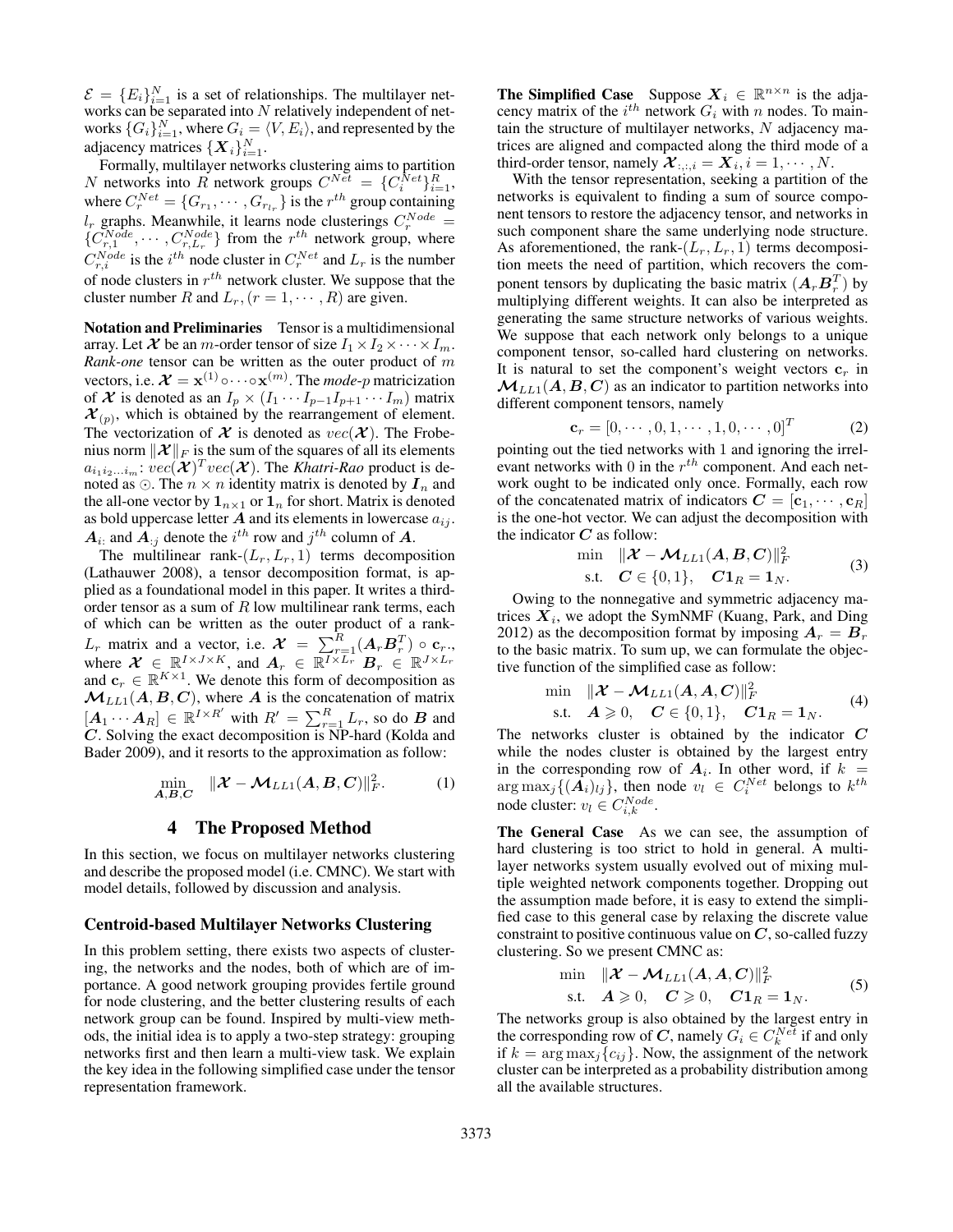Discussion We claim that CMNC can be seen as a structured K-means algorithm, and that's why it is named as centroid-based. Indeed, the resulting basic network of each component is the centroid of all the networks contained. The resulting basic network of each component does guide the node clustering by setting itself as the target network.

With *mode*-3 matricization of tensor  $X - M_{LL1}$ , it is more clear to explicate the essence of CMNC under the matrix framework:

$$
\begin{aligned}\n\min & \quad \|\mathcal{X}_{(3)} - CS\|_F^2 \\
\text{s.t.} & \quad \mathbf{A}, \mathbf{C} \geqslant 0, \quad \mathbf{C} \mathbf{1}_R = \mathbf{1}_N, \\
& \quad \mathbf{S} = \left[ vec(\mathbf{E}_1) \cdots vec(\mathbf{E}_R) \right]^T, \\
& \quad \mathbf{E}_r = \mathbf{A}_r \mathbf{A}_r^T, \quad r = 1, \cdots, R,\n\end{aligned}\n\tag{6}
$$

where  $\mathcal{X}_{(3)} \in \mathbb{R}^{N \times (n^2)}$ ,  $\mathcal{S} \in \mathbb{R}^{R \times (n^2)}$ . Note that the Kmeans method has the following matrix form:

$$
\begin{array}{ll}\n\min & \|X - ZM\|_F^2 \\
\text{s.t.} & Z \in \{0, 1\}, \quad Z\mathbf{1}_R = \mathbf{1}_N,\n\end{array} \tag{7}
$$

where  $M$  is the clustering centroid and  $Z$  is the cluster indicator. Compared to Eq. (7), Eq. (6) is entirely the matrix form of K-means with additional constraints on the centroid matrix  $S$ , the vectorized adjacency matrices. In the simplified case, each network group's centroid is the means of the networks in the same cluster, where the objective function can be formulated as

$$
\min \sum_{r=1}^{R} \|\sum_{i \in \mathbf{c}_r} \mathbf{X}_i - \|\mathbf{c}_r\| \cdot vec(\mathbf{A}_i \mathbf{A}_i^T) \|_F^2, \qquad (8)
$$

which is K-means with non-negative positive definite symmetric constraint on factor (centroid) matrix. It is also established in general case with more complicated explanation and the stronger ability of expressions.

Since K-means assumes that the data points in each cluster follow a spherical Gaussian distribution, it is also assumed that the networks in the same network group are generated from an underlying structure with additive noise following the same distribution, which vitalizes centroid network representation in CMNC. We also normalize the adjacency matrices  $(X_i := D^{-1/2} X_i D^{-1/2}$ , where D is the degree matrix) to avoid the side effect of the scaling of adjacency matrix in weighted case. This normalization procedure is also important in the proof of graph cut problem.

The difference between the 2 step clustering of K-means with SymNMF and CMNC is mainly in twofold: on the one hand, the vectorized adjacency matrix is in an extremely high dimension which will suffer from the so-called "curse of dimensionality"; on the other hand, the few network samples in K-means will be unstable in cluster, while the tensor decomposition iteratively updating the twofold clustering could mostly avoid the mistake from one shot decision.

Extension for Incomplete Network In multilayer networks, that a node disappeared in some layers is a universal phenomenon. To tackle this issue, we need a so-called observation tensor  $W$  of the same size with ones in the positions corresponding to known entries of the dataset and zeros elsewhere. That's to say when node  $i$  disappeared in network  $j$ , then  $W(i, :, j)$  and  $W(:, i, j)$  will be all zeros. Remaining the constraints unchanged, the objective is:

min  $\mathbb{W} * (\mathcal{X} - \mathcal{M}_{LL1}(A, A, C))$ k.

# Relationship with Graph Cut

In this section, we prove that CMNC is a relaxation of the normalized multilayer networks cut problem. The normalized graph cut (Shi and Malik 2000) on a network  $G$  is to minimize the loss:  $Cut(X)$ , and the solution is addressed by:

$$
A = \arg\min_{A^T A = I, A \ge 0} \|X - AA^T\|^2, \tag{9}
$$

where  $X$  is normalized adjacency matrix. Owning to multiple structures contained multilayer networks clustering, multiple graph cut patterns  $\{Cut_i(G_j)\}_{i=1}^R$  are needed. The multilayer networks normalized cut is to find the minimum cut pattern for each network  $G_i$  in R available cut patterns:

$$
\min_{\text{Cut}_i} \sum_{j=1}^n \min \{ \text{Cut}_1(G_j), \cdots, \text{Cut}_R(G_j) \}
$$
\n
$$
= \min_{\text{Cut}_i, C} \sum_{j=1}^n \sum_{i=1}^R c_{ij} \text{Cut}_i(G_j)
$$
\n
$$
= \min_{\text{cut}_i, C} \sum_{j=1}^n \|\mathbf{X}_j - \sum_{i=1}^R c_{ij} \mathbf{A}_i \mathbf{A}_i^T \|^2.
$$
\n(10)

 $=\min_{\boldsymbol{A}_i^T\boldsymbol{A}_i=\boldsymbol{I},\boldsymbol{A}_i\geq 0,\boldsymbol{C}}$  $j=1$  $i=1$ where  $C \in \{0, 1\}$  and  $c_{ij} = 1$  only when the Cut<sub>i</sub> is mini-

mum among all Cut on graph  $G_j$ . In short, CMNC is the multilayer networks normalized cut on relaxing the orthogonal constraints on  $A_i$ .

### 5 Optimization

In this section, we develop our constrained problem to an equivalent unconstrained optimization problem which can be efficiently solved with nonlinear least squares approach.

### Problem Transformation

We remark the problem with new notations:

$$
\min f(\mathbf{z}) = \frac{1}{2} \|\mathcal{F}\|_{F}^{2},
$$
  
s.t.  $\tilde{\mathbf{A}}, \tilde{\mathbf{C}} \ge 0, \tilde{\mathbf{C}} \mathbf{1}_{R} = \mathbf{1}_{N}.$  (11)

where the residual tensor  $\tilde{\mathcal{F}} = \mathcal{M}_{LL1}(\tilde{A}, \tilde{A}, \tilde{C}) - \mathcal{X}$  and variables  $\mathbf{z} = [vec(\tilde{A})^T; vec(\tilde{C})^T]^T$ .

We introduce two continuously differentiable operators to avoid the constraints on variables  $A$  and  $C$ . They are element-wise square operator  $[\cdot]^2$  and the row-wise normalization operator $[\cdot]^{rn}$ :

$$
[\tilde{A}]^2 = \tilde{A} \ast \tilde{A}, \quad [\tilde{C}]^{rn} = [\tilde{C}_{i:}/\|\tilde{C}_{i:}\|_{i=1}^N.
$$
\nIn this way, we can rewrite problem (11) as follow

$$
\min f(\mathbf{z}) = \frac{1}{2} \|\mathcal{F}\|_F^2, \tag{13}
$$

where  $\mathcal{F} = \mathcal{M}_{LL1}(A, A, C) - \mathcal{X}, A = [\tilde{A}]^2, C =$  $[[\tilde{C}]^{rn}]^2$ , the variables  $\tilde{A}$  and  $\tilde{C}$  are unconstrained and the intermediate variables  $A$  and  $C$  satisfy the constraints.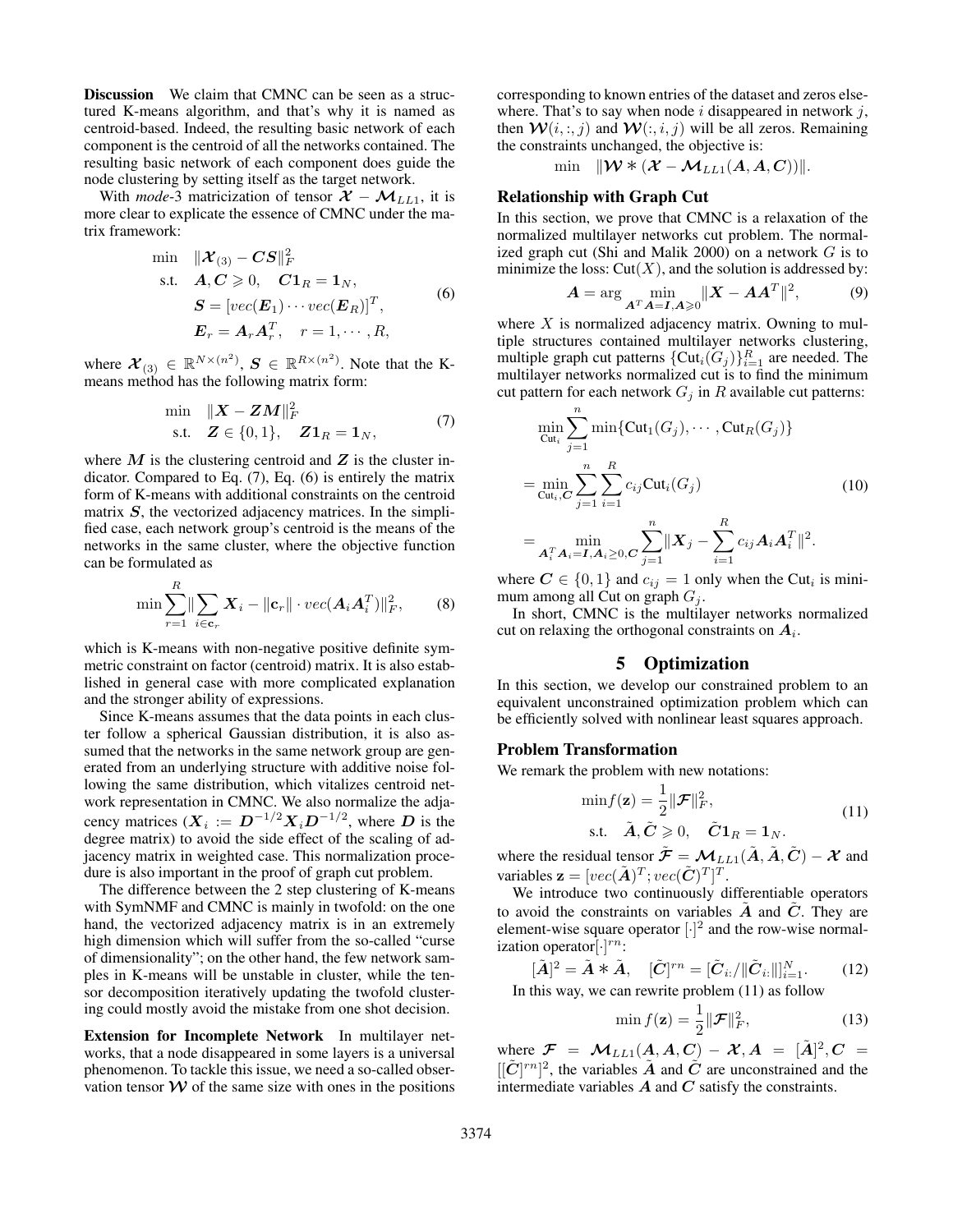Algorithm 1: Framework of the trust region method.

**Input:**  $z_0, \Delta > 0, \epsilon > 0, k \triangleq 0;$ while *not Convergent* do Solve problem (15) with **Algorithm 2** for  $\mathbf{p}_k^*$ ;  $\gamma_k = \frac{f(\mathbf{z}_k) - f(\mathbf{z}_k + \mathbf{p}_k^*)}{m^f(0) - m^f(\mathbf{p}^*)}$  $\frac{m_k^f(0)-m_k^f(\mathbf{p}_k^*)}{m_k^f(0)-m_k^f(\mathbf{p}_k^*)};$ Update  $\Delta_{k+1} \triangleq$  $\left\| \begin{array}{ll} 2\Delta_k & \gamma_k > 0.75\&\|\mathbf{p}_k^*\| = \Delta_k, \end{array} \right.$  $\Delta_k/4$   $\gamma_k < 0.25$ ,  $\Delta_k$  otherwise; ; Update  $\mathbf{z}_{k+1} \triangleq \begin{cases} \mathbf{z}_k, & \gamma_k \leq 0, \\ \mathbf{z}_k, & \text{otherwise} \end{cases}$  $\mathbf{z}_k$ ,  $\mathbf{p}_k^*$ , otherwise; ;  $k \triangleq k + 1;$ end return  $z_k$ .

### Optimization Framework

Trust Region Method To optimize the unconstrained nonlinear least squares (NLS) problem (13), we adopt the trust region method (Wright and Nocedal 2006) which is presented in Algorithm 1. We iteratively improve an initial solution  $z_0$  with additive updates  $p_k^*$  obtained by minimizing a second-order approximation of objective function based solely on first-order derivatives. Thus, the solution of NLS problem (13) can be replaced by the solution of a sequence of the trust region subproblem of updating step  $p_k^*$ .

In detail, given an objective f and a current solution  $z_k$ , by linearizing the residual tensor  $\mathcal{F}(\mathbf{z}_k + \mathbf{p})$  with  $m_k^{\mathcal{F}}$ , the NLS is approximated by the linear least squares problem:

$$
\min_{\mathbf{p}} \quad m_k^f(\mathbf{p}) \triangleq \frac{1}{2} ||m_k^{\mathcal{F}}(\mathbf{p})||^2, \tag{14}
$$

where  $m_k^{\mathcal{F}}(\mathbf{p}) \triangleq \mathcal{F}(\mathbf{z}_k) + \mathcal{J}_k \mathbf{p}, m_k^f(\mathbf{p})$  is kind of second-order approximation of  $f(\mathbf{z}_k)$  and Jacobian  $\mathbf{J}_k =$  $\partial vec(\mathcal{F})/\partial \mathbf{z}^T$  can be computed by chain rule with the differentiable operators. Thus the trust region subproblem is:

$$
\min_{\mathbf{p}} \quad m_k^f(\mathbf{p}) \triangleq \frac{1}{2} ||\mathcal{F}(\mathbf{z}_k) + \mathbf{J}_k \mathbf{p}||^2
$$
\n
$$
\text{s.t.} \quad ||\mathbf{p}_k|| \leq \Delta_k, \Delta_k > 0,
$$
\n
$$
(15)
$$

where  $\Delta_k$  is the trust region radius. After solving the approximated updating step problem within the trust region, we evaluate the approximation's validity with  $\gamma_k$ , the ratio of actual reduction and predicted reduction. Then the trust region radius  $\Delta_k$  is updated according to how good the approximation is. The thresholds 0.75 and 0.25 for  $\gamma_k$  are common settings. Finally, the next iteration point  $z_{k+1}$  will be updated if a descending step is given. Until now, the remaining problem is how to solve the subproblem (15) effectively.

Dogleg Approach In trust region method, the Dogleg algorithm (Wright and Nocedal 2006) is widely adopted to compute the updating subproblem (15) of search step  $p_k^*$ combining with the Gauss-Newton step  $p_k^{GN}$  and the steepest descent step  $p_k^{SD}$ . The framework of Dogleg approach is presented in **Algorithm 2**. The gradient is  $g(z) = df/dz$ .

#### Algorithm 2: Framework of Dogleg approach.

**Input:**  $\Delta_k > 0$ , Jacobian  $\boldsymbol{J}_k$ , Residual  $\boldsymbol{\mathcal{F}}(\mathbf{z}_k)$ Calculate  $p_k^{SD} = -g(\mathbf{z}_k);$ Calculate  $\mathbf{p}_k^{GN} = -(\boldsymbol{J}_k^T\boldsymbol{J}_k)^{-1}g(\mathbf{z}_k);$ Solve  $\mathbf{p}_k^*$  $\triangleq$  $\sqrt{ }$  $\int$  $\mathcal{L}$  $\frac{\mathbf{p}_k^{GN}}{\|\mathbf{p}_k^{SD}\|}\mathbf{p}_k^{SD} \qquad \qquad \begin{array}{l} \|\mathbf{p}_k^{GN}\| \leqslant \Delta_k, \\ \alpha_k \|\mathbf{p}_k^{SD}\| \geqslant \Delta_k, \\ \alpha_k \|\mathbf{p}_k^{SD}\| \geqslant \Delta_k, \end{array}$  $(1 - \beta)\alpha_k \mathbf{p}_k^{SD} + \beta \mathbf{p}_k^{GN}$  otherwise, where  $\alpha_k = \frac{\|\mathbf{p}_k^{SD}\|^2}{\|\mathbf{J}_k\mathbf{p}_k^{SD}\|}$  $\frac{\|\mathbf{p}_k^{\otimes E}\|^2}{\|\mathbf{J}_k\mathbf{p}_k^{\otimes D}\|^2}$  and  $\beta$  s.t.  $\|\mathbf{p}_k^*\| = \Delta_k$ ; return  ${\bf p}^*_k$ . k

After calculating the steepest descent direction  $p_k^{SD}$  and the Gauss-Newton step  $p_k^{GN}$ , we try to find a trade-off between them within the trust region  $\Delta_k$ .

# 6 Experiment

In this section, we conduct experiments to validate the robustness and effectiveness of CMNC against noise and multiple structures. We evaluate CMNC with 6 baseline methods on synthetic dataset, 20 Newsgroups and Digits dataset.

### Comparison Methods

In this part, we introduce the baseline methods in three categories: pure network clustering, multi-view clustering and multilayer networks with multiple structures. In particular,

SymNMF (Kuang, Park, and Ding 2012) performs a nonnegative symmetric factorization on each similarity matrix, which captures the cluster structure in the representation.

SC (von Luxburg 2007) analyzes the graph spectrum and learns eigenvector-based solutions. We adopted K-means as the post-processing method.

CTSC (Kumar and III 2011) incorporate spectral clustering with the co-training strategy, which is widely used in semi-supervised learning.

PairCRSC & CentCRSC (Kumar, Rai, and Daume  $2011$ ) adopts co-regularization framework to **SC**. The views' importance hyperparameters are set as suggested.

NONCLUS (Ni et al. 2015) is a multi-domain method clustering on domains' network and nodes' network. We construct the domain network with a clear clustering structure, in which edges only exist inside the group of networks.

SymNMF and SC are pure network clustering method for evaluating the clustering property of each network. They run the experiments network by network. CTSC, PairCRSC and CentCRSC are baseline multi-view methods. They run the experiments on the network groups separately to evaluate how rich information the complementary networks contains. Some of these methods offer an individual result for each network, while CMNC can learn complementary networks into a unique result.

### Synthetic Dataset

We construct synthetic data of complete multilayer networks (Comp) and the incomplete one (Incomp). Networks in the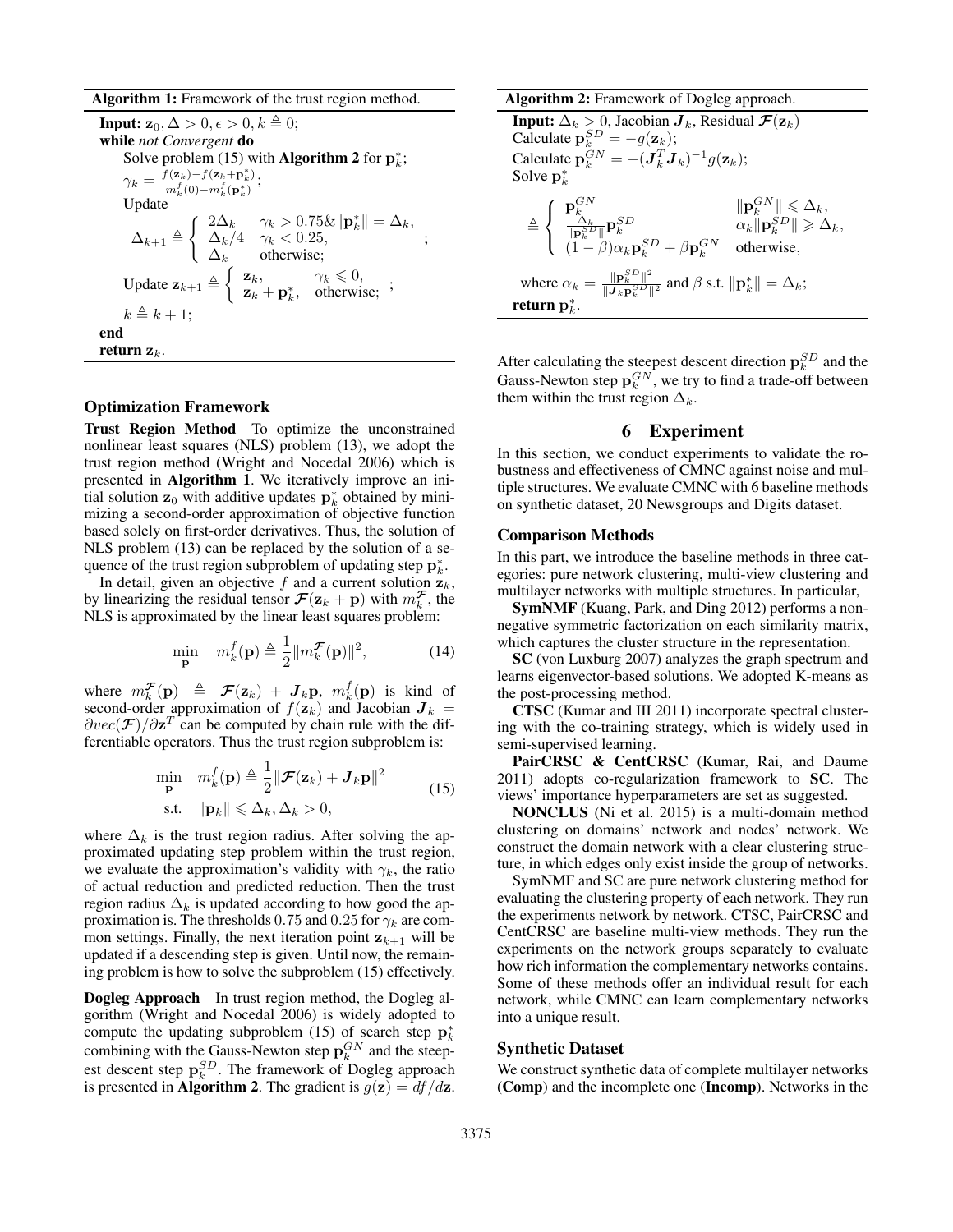

Figure 2: Examples of adjacency matrix, 2a, 2b and 2c are in **Comp**, 2d is in **Incomp**, 2e and 2f are in **Digits**.

Table 1: Average NMI on synthetic networks Comp.

| Method         | $\curvearrowright$ |                  | $C_2^{\text{Net}}$ |                  |             | $C_3^{Net}$      |        |        |        |
|----------------|--------------------|------------------|--------------------|------------------|-------------|------------------|--------|--------|--------|
|                | G1                 | $\overline{G_2}$ | $G_{3}$            | $\overline{G_4}$ | $G_{\rm 5}$ | $\overline{G_6}$ | $G_7$  | $G_8$  | $G_9$  |
| <b>SymNMF</b>  | 0.7393             | 0.6611           | 0.3846             | 0.3763           | 0.2659      | 0.1518           | 0.0703 | 0.0849 | 0.0496 |
| SC.            | 0.7537             | 0.6985           | 0.4034             | 0.3589           | 0.2611      | 0.1109           | 0.0602 | 0.0738 | 0.0647 |
| <b>CTSC</b>    | 0.9169             | 0.9246           | 0.9329             | 0.9293           | 0.8943      | 0.4898           | 0.4201 | 0.5644 | 0.4823 |
| PairCRSC       | 0.9327             | 0.9272           | 0.9320             | 0.9410           | 0.8728      | 0.3989           | 0.3655 | 0.4223 | 0.3764 |
| CentCRSC       | 0.8970             | 0.8876           | 0.8868             | 0.8241           | 0.8041      | 0.2675           | 0.2495 | 0.2660 | 0.2259 |
| <b>NoNCLUS</b> | 0.8381             | 0.7661           | 0.7432             | 0.7208           | 0.6818      | 0.1649           | 0.0926 | 0.1211 | 0.0793 |
| <b>CMNC</b>    | 0.9712             |                  | 0.9684             |                  |             | 0.6588           |        |        |        |

same group are derived from the same structure and the difference are randomly built. To simulate different structures, we reshuffle nodes order in adjacency matrix.

**Comp:** We construct the  $R = 3$  groups of networks with  $n = 300$  nodes, where each group has 2, 3, 4 networks respectively and each underlying structure has  $L<sub>r</sub>$  = 5 nodes' clusters. For generating networks, we randomly sample edges with probability  $\alpha$  within each cluster, while with probability  $\beta$  from all the network to simulate noisy edges. The adjacency matrix set to 1 if edge exists, otherwise 0. Keeping the sparsity around 5%, we sample edges with ascending signal-noise ratio by tuning pair  $(\alpha, \beta)$  from (0.1,0.03), (0.08,0.034) to (0.05,0.04). And the adjacency matrices before reshuffling are shown in Figure 2.

Incomp: We generate the adjacency tensor with the same setting as Comp except for the networks number with 5, 6, 7. To simulate the unobserved points in the networks, we randomly set the corresponding row and column of observation tensor  $W$  to all zeros. The percentage of unobserved node follows a  $\mathcal{N}(0.3, 0.05)$  Gaussian distribution.

In experiments, we run 100 times for each method and the average Normalized Mutual Information(NMI), the higher the better, is adopted to evaluate the performance. The results of Comp are shown in Table 1. Compared to the single network method, the multi-view, multi-domain and our method benefit from the complementary networks. The stable performances in different structures show the robustness of our method. Moreover, our method is not only producing a better performance than the other baseline methods but also capable of automatically grouping the relevant networks together rather than separate them with the prior knowledge. The unique clustering assignment in our model gives a clear instruction in real life application.

The result of Incomp is shown in Table 2. Since the

Table 2: Average NMI on synthetic networks Incomp.

| Method      | N et             | 'N et             | V et                 |  |
|-------------|------------------|-------------------|----------------------|--|
|             | . $\sim$ G5 $^+$ | $G_6 \sim G_{11}$ | $G_{12} \sim G_{18}$ |  |
| SymNMF      | 0.2858           | 0.1213            | 0.0378               |  |
| <b>CMNC</b> | 0.9344           | 0.9292            | 0.6020               |  |

spectral methods can not deal with the incomplete network and NoNCLUS ignore the unobserved node in its result, we compare our method to NMF only. With the same set of parameter, networks losing 30% information extremely decrease the performance of NMF from about 0.73 to 0.28. While our method can still maintain the performance with more networks, even none of them can provided the complete information of the network's structure.

# 20 Newsgroups (20-NG)

We further evaluate the effectiveness of our methods using 20-Newsgroups dataset (term  $\times$  document frequency), which is organized into 20 different topics. The similarity of two documents is computed by the cosine similarity of their tf-idf, which reflect the importance of each term to a document. We construct the weighted graphs by the 10-nearestneighborhood according to the similarity.

We use 12 news group of three categories including *Comp*, *Rec* and *Talk*. From each category, we generate 5 graphs with 4 contained topics corresponding to 4 clusters in this group. We randomly sample 200 documents from 4 topics (50 documents from each topic) in each category for each graph. For any two graphs in the same category, a document is randomly mapped to documents in the same topic. For the graphs in the different category, the documents are randomly mapped together without considering topics. Thus, the adja-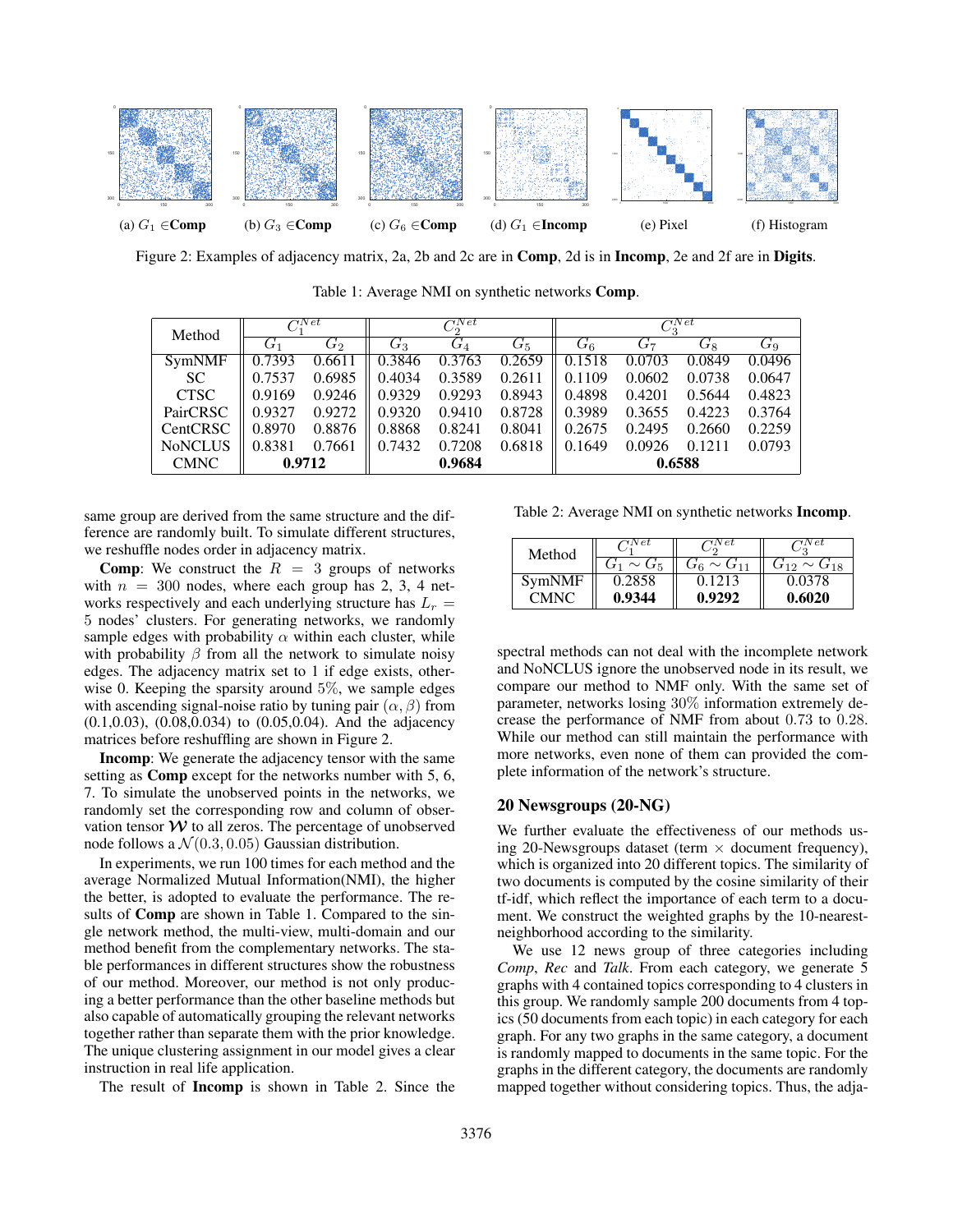Method  $\begin{array}{|c|c|c|c|c|c|c|c|c|}\n\hline\n\text{Method} & \text{Comp} & \text{Rec} & \text{Talk} \\
\hline\n\end{array}$  $\begin{array}{|c|c|c|c|c|c|}\n\hline\nG_1 \sim G_5 & G_6 \sim G_{10} & G_{11} \sim G_{15} \\
\hline\n0.2251 & 0.2513 & 0.2473\n\end{array}$  $SymNMF$  $SC \t 0.2680 \t 0.2946 \t 0.3333$ CTSC  $\parallel$  0.5809  $\parallel$  0.6232  $\parallel$  0.8219 PairCRSC  $\begin{array}{|c|c|c|c|c|c|} \hline 0.3440 & 0.3928 & 0.4108 \hline \end{array}$ CentCRSC 0.3005 0.3401 0.3704<br>NoNCLUS 0.3675 0.4150 0.3975  $NoNCLUS$  0.3675  $CMNC$  0.5918 0.6090 0.9039

Table 3: Average NMI of 20-NG.

cency tensor is of size  $200 \times 200 \times 15$  containing 3 groups of network and 4 document clusters for each group.

Table 3 shows the average NMI over 100 trials for the 20- NG' adjacency tensor. As shown in the table, our methods have a better performance than the other methods in *Comp* and *Talk*. On the other side, without prior network knowledge, our methods reach a comparable level to the state-ofthe-art multi-view method, meanwhile group different networks precisely. And it is obvious that the multi-view methods will have a loss when gathering these 15 networks together. We will prove this statement in the next dataset.

### **Digits**

In plenty of scenarios, dataset can be extracted lots of similarity networks by feature engineering. Without prior knowledge to choosing valuable network, we want to separate these networks into two groups: one can provide the desired cluster information while the other is noise. To simulate this case, we have the digits handwritten dataset with six hand-picked Feats: Fourier, profile, Karhunen-Love, pixel, Zernike and morphological. As a helpful feature in image retrieval application, the histogram (Hist) is also extracted from the pixel feature. To construct 5-nearest-neighborhood adjacency matrices, six Feats similarity are measured by Gaussian distance while the Hist one is by four measurements: histogram correlation, Chi-square statistics, histogram intersection and Bhattacharyya distance. These binby-bin distances measurements are defined by different theories and have individual characteristics. The adjacency matrices of pixel and histogram correlation are shown in Figure 2e and 2f. Since the noise networks (Hists) are always in a high frequency or high rank, we set  $R = 2$  and  $L = [10, 20]$ in which 20 is a random number for grouping the noise matrices only.

Table 4 shows the 10 runs results of the network groups: hand-picked features (Feats), histogram similarities (Hists) and their concatenation result (Concat). Compared with SymNMF and SC, the multi-view methods' results of Feats are lower, even though they can learn complementary information from 6 Feats network. On the other hand, from the result of SC, the Hists can still provide some information but very limited, mostly are hindering the performance of multiview methods. On the contrary, separating noise network in other networks groups and carry out the clustering task on structured networks, CMNC can fully utilize the complementary knowledge without distraction. Thus, CMNC outTable 4: Average NMI of different methods on Digit.

| Method          | Feats          | <b>Hists</b>      | Concat |
|-----------------|----------------|-------------------|--------|
|                 | $G_1 \sim G_6$ | $G_7 \sim G_{10}$ |        |
| SymNMF          | 0.8143         | 0.2989            | 0.4722 |
| <b>SC</b>       | 0.8038         | 0.3008            | 0.5282 |
| <b>CTSC</b>     | 0.7837         | $\sqrt{0.3148}$   |        |
| <b>PairCRSC</b> | 0.8013         | 0.3009            | 0.5458 |
| <b>CentCRSC</b> | 0.7663         | 0.2565            | 0.5037 |
| <b>CMNC</b>     |                | 0.8591            |        |



Figure 3: Matrix  $C$  of CMNC in different dataset.

performs the other baseline methods. More importantly, our method not only picks out the constructive networks but also provide an initial result for further processing.

#### Indicators Analysis

Figure 3 shows the result factor matrix  $C$  obtained in different dataset. The clear gap between the correct and the wrong assignment indicating that our method is able to utilize the networks in the same category while filter the graphs of irrelevant categories. Thus, node clustering task can be done individually and the significant improvements are promised.

# 7 Conclusion

In this paper, we propose a novel tensor decomposition based approach CMNC to solve the multilayer networks clustering with multiple structures. With the tensor representation, CMNC can effectively differentiate irrelevant networks into different groups and captures the underlying clusterings structure from the correlated networks in each group simultaneously. We conduct a thorough discussion and analysis our model theoretically. The effectiveness has been verified by sound experiments.

## 8 Acknowledgments

The work described in this paper was supported by the National Key R&D Program of China (2018YFB1004804), the National Natural Science Foundation of China (61722214, 11801595), Natural Science Foundation of Guangdong (2018A030310076) and CCF Opening Project of Information System.